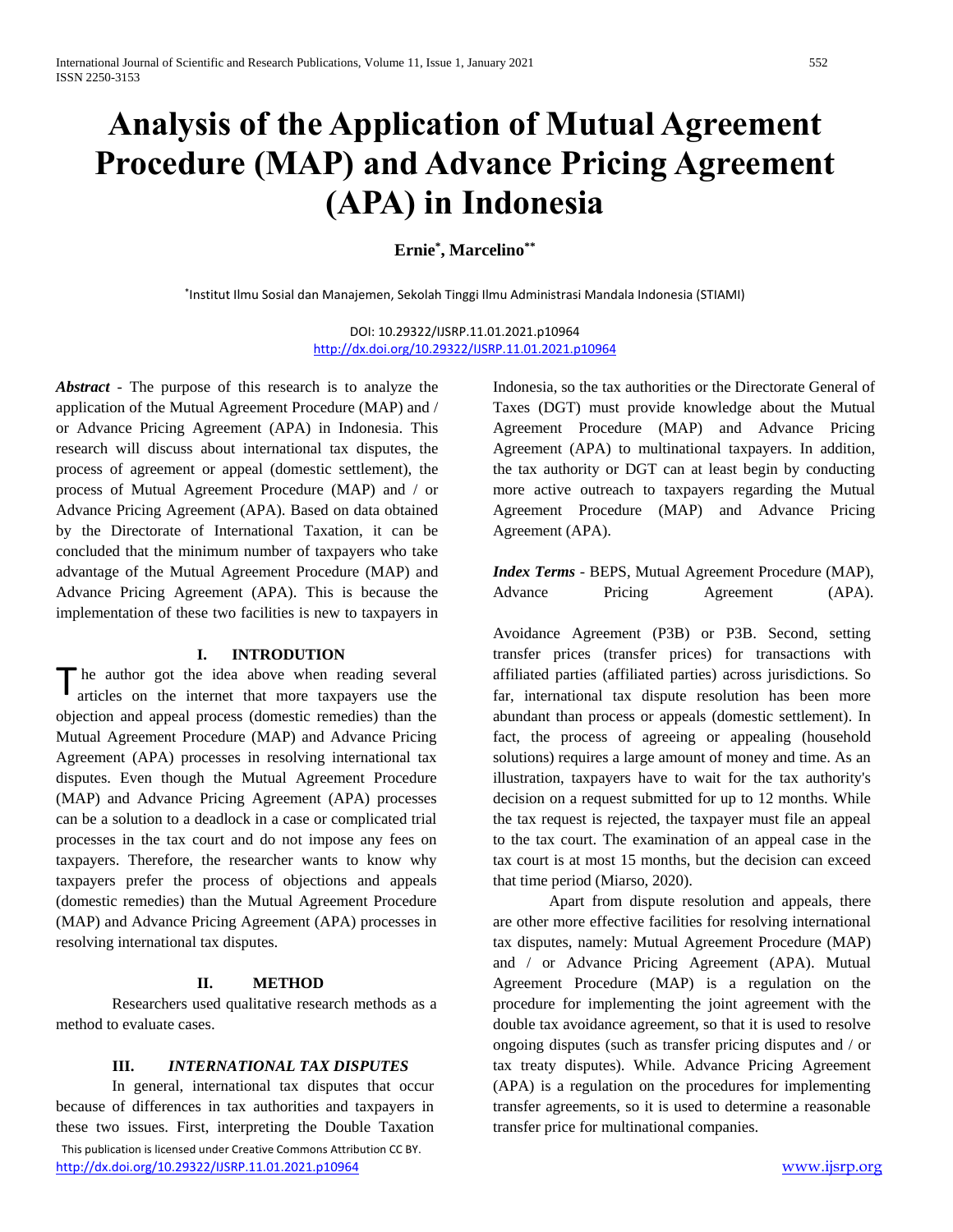## **IV. MUTUAL AGREEMENT PROCEDURE (MAP)**

Mutual Agreement Procedure (MAP) is a regulation on the procedure for implementing the joint approval procedure based on the double tax avoidance agreement (P3B), which is used to resolve administrative problems or disputes arising in the application of double tax avoidance agreements (P3B), including eliminating double taxation due to transfer pricing correction (Miarso, 2020).

Based on the Regulation of the Minister of Finance (PMK) No.49 / PMK.03 / 2019 article 3 paragraph 1, requests for implementation of the MAP are made before the deadline specified by the P3B or no later than 3 (three) years from the issuance of a tax assessment, date of proof of payment , deduction or collection of income tax (PPh) and since tax treatment deemed inappropriate was carried out (Indonesia, 2019).

The Directorate General of Taxes (DGT) will conduct research on the required information and documents to determine whether the MAP application can be followed up or rejected. If the application is accepted, the DGT will follow up by conducting negotiations with the authorized official from the partner country. Negotiations are held a maximum of 24 months or two years from the time the application is received (Miarso, 2020).

## **V. ADVANCE PRICING AGREEMENT (APA)**

Especially for taxpayers in transfer price disputes, they can resolve disputes by submitting an application for an Advance Pricing Agreement (APA). Advance Pricing Agreement (APA) is a regulation on the procedures for implementing transfer agreements, so it is used to determine a reasonable transfer price for multinational companies. Advance Pricing Agreement (APA) is an initial agreement between multinational companies and one or more tax authorities in other countries regarding the determination of fair transaction prices between parties with a special relationship. The Advance Pricing Agreement (APA) is not only unilateral, in which the formed relationship only involves taxpayers with one tax authority. This means that the Advance Pricing Agreement (APA) is also bilateral / multilateral, which in practice involves taxpayers with two or more tax authorities (Miarso, 2020).

The Directorate General of Taxation (DGT) will respond to the application for an Advance Price Agreement (APA) no later than 24 months after the application is submitted by the taxpayer and can be extended for another

 This publication is licensed under Creative Commons Attribution CC BY. <http://dx.doi.org/10.29322/IJSRP.11.01.2021.p10964> [www.ijsrp.org](http://ijsrp.org/)

24 months. Transfer agreements in the framework of Advanced Pricing Agreements (APA) for the transaction period of the next four years (Miarso, 2020).

Based on the Regulation of the Minister of Finance (PMK) No.22 / PMK.03 / 2020, determining a reasonable transfer price must be in accordance with the principles of fairness and business normality (Indonesia, 2020). Based on the Minister of Finance Regulation (PMK) No.22 / PMK.03 / 2020, there are several methods of determining fair transfer prices according to the principles of fairness and business normality.

- a. The comparable uncontrolled price method, this method is often called CUP or Comparable Uncontrolled Price, aims to compare transaction prices between businesses that have a special relationship with similar businesses that have no special relationship (Mekari, 2020).
- b. Resale price method. This method obtains the transfer price by using fair gross profit (mark up) as a deduction for the selling price. Reasonable gross profit (mark up) is obtained from the percentage of gross profit from similar businesses that have no special relationship (Mekari, 2020).
- c. The cost-plus method. This method determines the transfer price with the gross profit from transactions between unrelated businesses in proportion to the costs incurred in similar related businesses. This method is more suitable for manufacturing companies that sell semi-finished goods (Mekari, 2020).
- d. Other methods, such as:
	- 1. profit sharing method (profit split method)
	- 2. the transactional net margin method
	- 3. the comparable uncontrolled transaction method
	- 4. methods of valuing tangible assets and / or intangible assets (tangible assets and intangible asset valuations)
	- 5. methods in business valuation

Based on the explanation of the above transfer pricing methods, it can be concluded that the determination of a fair transfer price must be in accordance with the principles of fairness and business normality. Depending on the comparative data obtained, the above methods can be used.

## **VI. PENERAPAN MUTUAL AGREEMENT PROCEDURE (MAP) DAN ADVANCE PRICING AGREEMENT (APA)**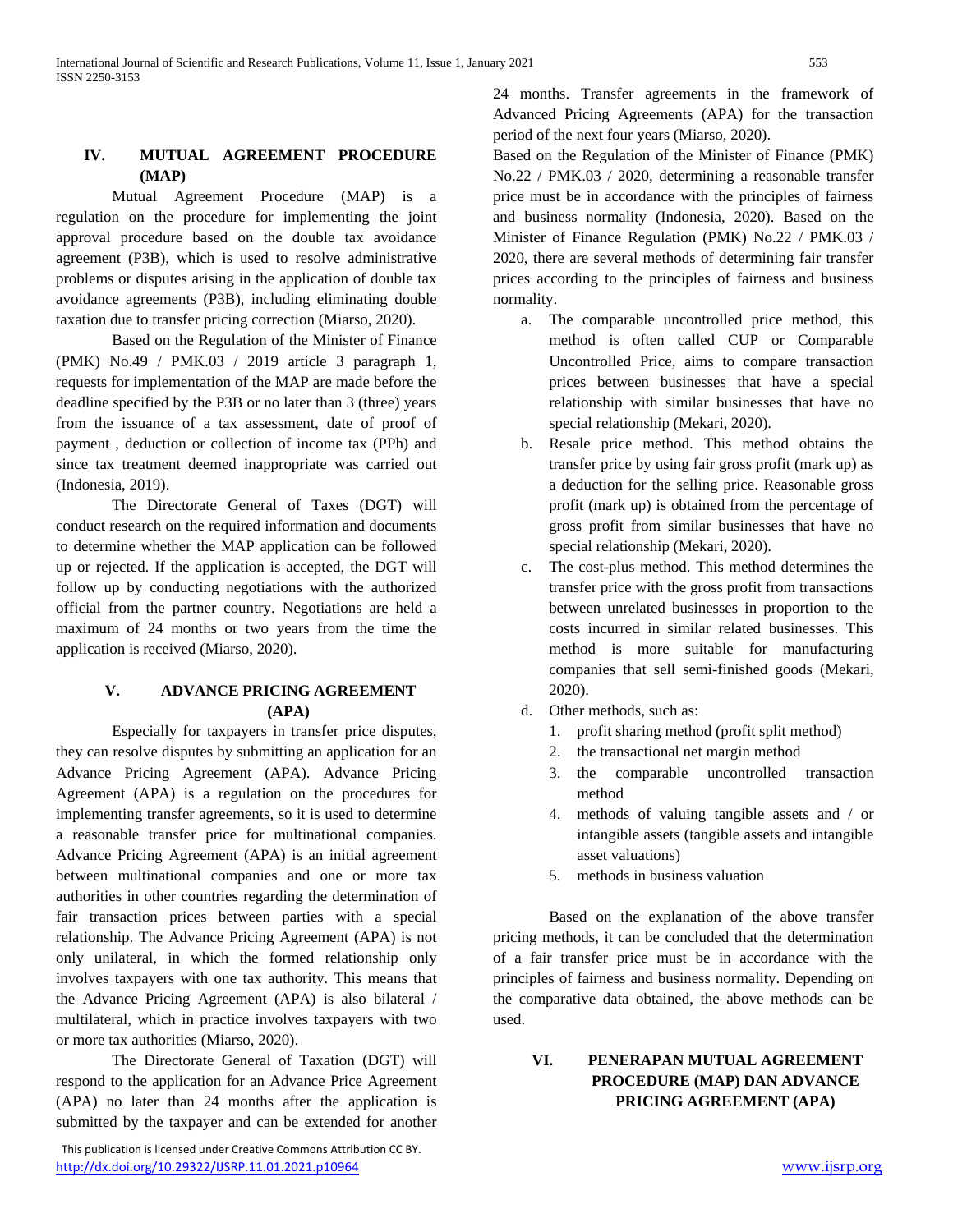The implementation of Mutual Agreement Procedure (MAP) and Advance Pricing Agreement (APA) is an attractive facility provided by the state. This policy can be a solution to the impasse or convoluted court process in the tax court. Moreover, the implementation of Mutual Agreement Procedure (MAP) and Advance Pricing Agreement (APA) in Indonesia does not impose any fees on taxpayers. This is different from a number of other countries, which take into account the costs of negotiating Mutual Agreement Procedure (MAP) and Advance Pricing Agreement (APA). However, Indonesian taxpayers do not use this facility much. This is evidenced by the accumulative data on requests and dispute resolution using Mutual Agreement Procedure (MAP) and Advance Pricing Agreement (APA) facilities. The following is the accumulative statistical data on requests and dispute resolution using the Mutual Agreement Procedure (MAP) and Advance Pricing Agreement (APA) facilities obtained from the Directorate of International Taxation (Miarso, 2020).

| Year     | <b>Description</b>    | <b>MAP</b> | <b>APA</b> | <b>Total</b> |
|----------|-----------------------|------------|------------|--------------|
|          | Requests Received     | 69         | 14         | 83           |
| Pre-2016 | Requests Closed       | 1          |            | 1            |
|          | <b>Ending Balance</b> | 68         | 14         | 82           |
|          | Requests Received     | 19         | 25         | 44           |
| 2016     | Requests Closed       | 32         | 3          | 35           |
|          | <b>Ending Balance</b> | 55         | 36         | 91           |
|          | Requests Received     | 16         | 2          | 18           |
| 2017     | Requests Closed       | 20         | 3          | 23           |
|          | <b>Ending Balance</b> | 51         | 35         | 86           |
|          | Requests Received     | 26         | 13         | 39           |
| 2018     | Requests Closed       | 17         | 15         | 32           |
|          | <b>Ending Balance</b> | 60         | 33         | 93           |

(Source: Directorate of International Taxation)

Based on the table above, it can be concluded that the minimum number of taxpayers who utilize the Mutual Agreement Procedure (MAP) and Advance Pricing Agreement (APA) facilities in Indonesia. Even though the two facilities have been adopted by Indonesia since 2010. This is because in practice the Mutual Agreement Procedure (MAP) and Advance Pricing Agreement (APA) are new things for taxpayers in Indonesia, so that taxpayers' doubts arise about the Mutual Agreement Procedure (MAP) facility. ) and an Advance Pricing Agreement (APA). To overcome this, the tax authority or the Directorate General of Taxes (DGT) must provide knowledge on the Mutual Agreement Procedure (MAP) and Advance Pricing Agreement (APA) to multinational taxpayers. In addition, the Mutual Agreement Procedure (MAP) and Advance Pricing Agreement (APA) processes need cooperation and good faith from taxpayers and tax authorities to ensure the success of the process.

## **VII. CONCLUSIONS**

Based on the above statement the authors draw the following conclusions:

- 1. International tax disputes occur because of differences in tax authorities and taxpayers in the matter of interpretation of the Double Taxation Avoidance Agreement (P3B) or Tax Treaty and / or transfer pricing for transactions with affiliated parties across jurisdictions.
- 2. Most of the settlement of international tax disputes by taxpayers through the process of objections or appeals (domestic remedies). In fact, this process requires a lot of money and time.
- 3. Mutual Agreement Procedure (MAP) is an arrangement on the procedure for implementing a joint agreement procedure based on a double tax avoidance agreement (P3B), which is used to resolve administrative problems or disputes arising in the application of a double tax avoidance agreement. (P3B), including tax write-off. doubled due to transfer price corrections.
- 4. Advance Pricing Agreement (APA) is an arrangement on the procedure for implementing a transfer price agreement, so that it is used to determine a reasonable transfer price for multinational companies.
- 5. Implementation of Mutual Agreement Procedure (MAP) and Advance Pricing Agreement (APA) is a facility that can be a solution for cases that have reached a dead end or complicated trial processes in tax court and do not charge taxpayers any fees.
- 6. The lack of taxpayers who use the Mutual Agreement Procedure (MAP) and Advance Pricing Agreement (APA) facilities, because in practice these two facilities are still new to taxpayers in Indonesia, as well as the tax authorities or the Directorate General of Taxes (DGT) are obliged to provide knowledge of Mutual Agreement Procedure (MAP) and Advance Pricing Agreement (APA) for multinational taxpayers.
- 7. In addition, the Mutual Agreement Procedure (MAP) and Advance Pricing Agreement (APA) processes require cooperation and good faith from